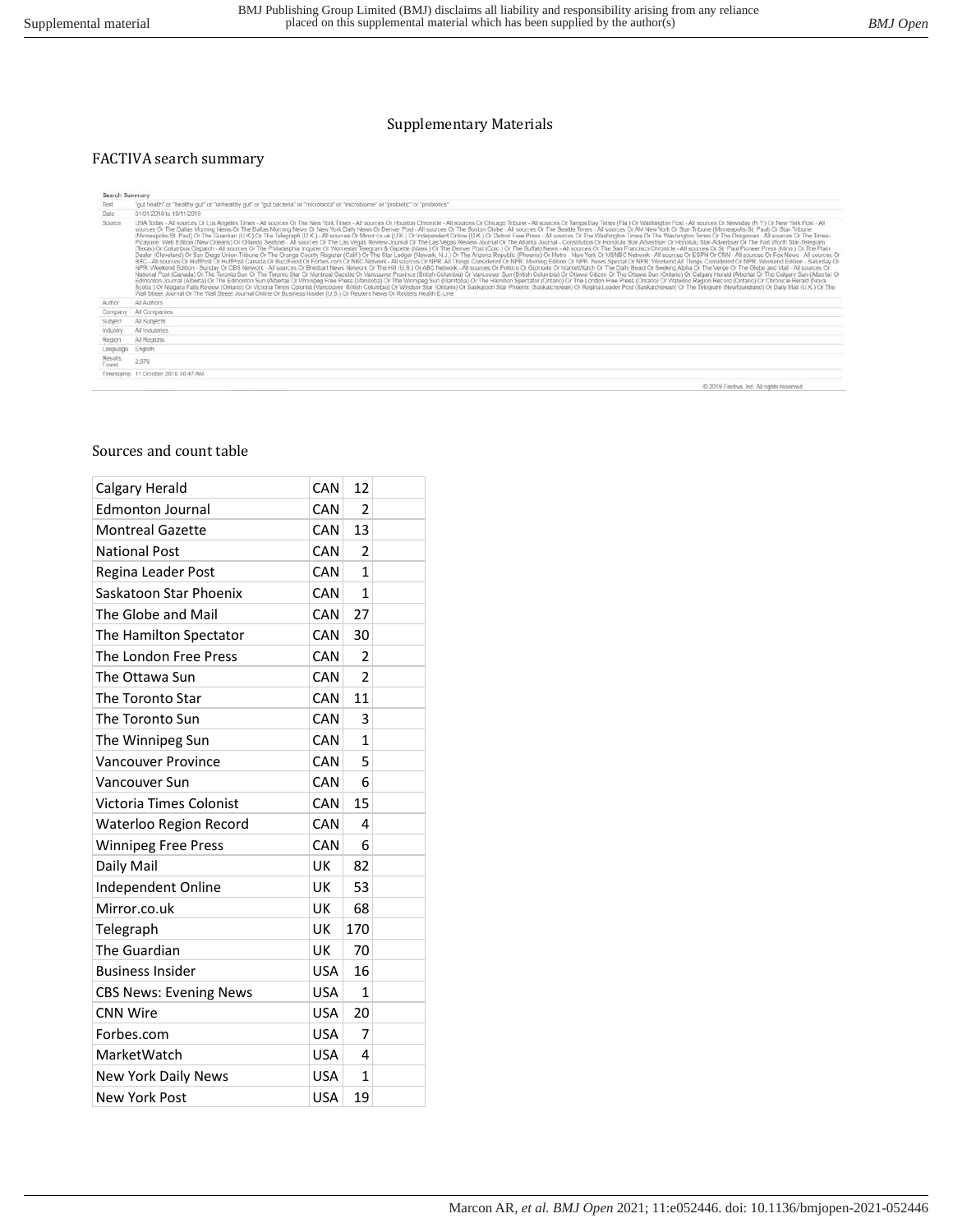| <b>New York Times</b>                  | <b>USA</b>       | 21  |            |
|----------------------------------------|------------------|-----|------------|
| <b>Reuters News</b>                    | USA <sup>1</sup> | 23  |            |
| Star-Tribune                           | USA <sup>1</sup> | 13  |            |
| Tampa Bay Times                        | <b>USA</b>       | 7   |            |
| The Atlanta Journal - Constitution USA |                  | 4   |            |
| The Boston Globe                       | <b>USA</b>       | 17  |            |
| The New York Times                     | <b>USA</b>       | 30  |            |
| The Philadelphia Inquirer              | <b>USA</b>       | 10  |            |
| The Wall Street Journal                | USA <sup>I</sup> | 13  |            |
| The Washington Post                    | <b>USA</b>       | 33  |            |
| <b>USA Today</b>                       | <b>USA</b>       | 5   |            |
| $\ast$                                 |                  |     |            |
|                                        |                  |     |            |
|                                        | <b>USA</b>       | 18  |            |
|                                        | CAN              | 18  |            |
|                                        | UK               | 5   |            |
|                                        |                  |     | 41         |
| <b>TOTALS</b>                          | CAN 143          |     | 17.2%      |
|                                        | USA 244          |     | 29.4%      |
|                                        | UK               | 443 | 53.4%      |
|                                        |                  |     |            |
|                                        |                  |     |            |
|                                        |                  |     | 830 100.0% |

*\*with a large number of articles coming from one source (The Telegraph), analysis was conducted to conclude that the singular source was not displaying a trend of findings different from that of the remaining sources* 

# Gut Health/Microbiome Coding Frame October 2019 / HLI, University of Alberta

Overview coding for context

- 1. Choose1: Is the article Relevant or Irrelevant? (Irrelevant articles include: one of the search terms appearing in text with no supporting text or elaboration; transcripts of radio or tv shows; one of the search terms used solely in the context of animal health; duplicate of previously read article)
- 2. Is the article's main focus highlighting research? Yes/No
- 3. Does the article include a discussion of babies/children in relation to gut health (including all search terms included)?

Principle content coding

1. Does the article make claims of health benefits related to gut health (gut bacteria), probiotics, or the microbiome (microbiota)? Yes/No

1b. If yes in #1, what health benefits are listed? [choose all that apply – always code a specific benefit if possible before coding for a more general category]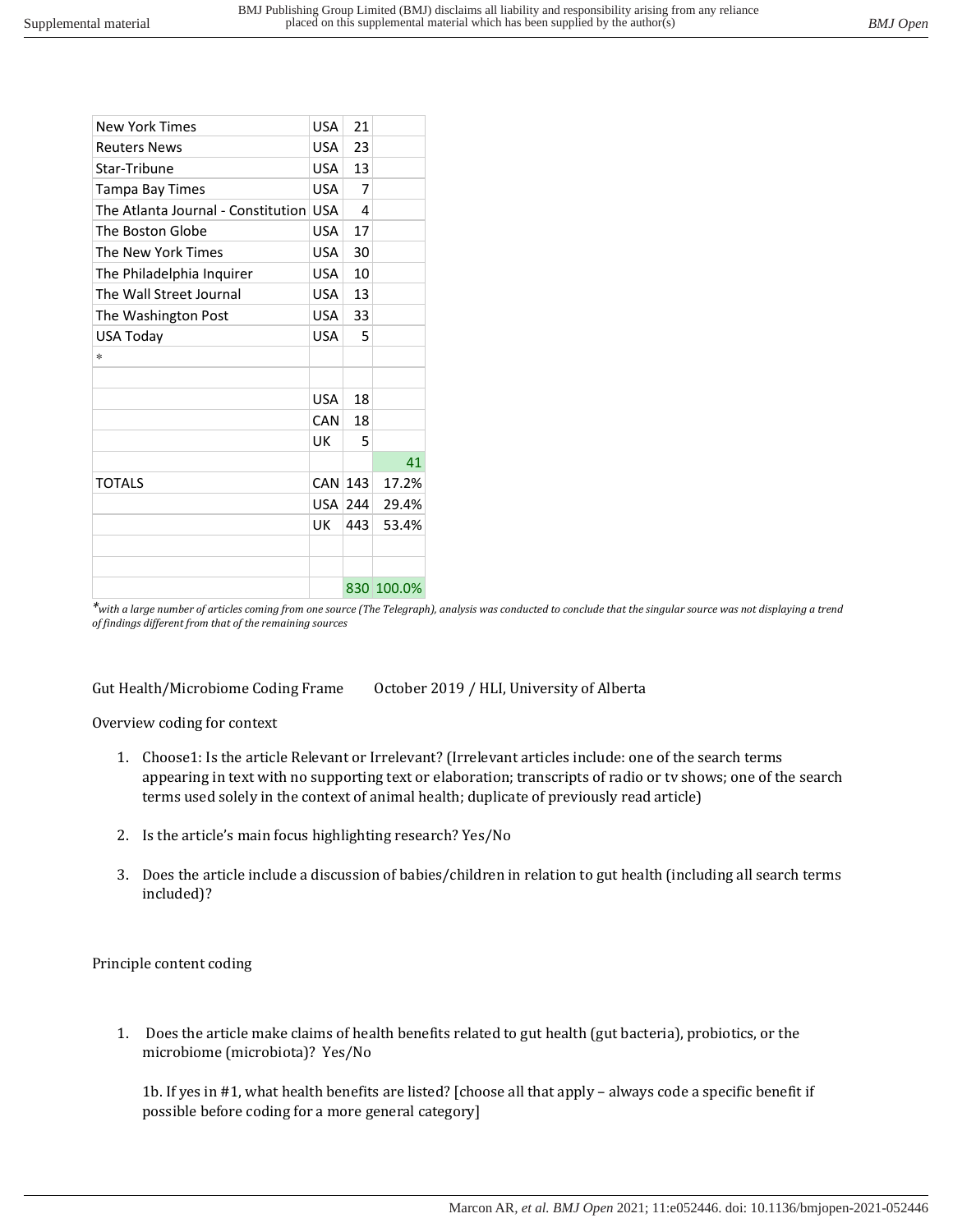- Brain health (memory, learning, cognitive abilities, etc.)
- General health (no specific items listed but seen as valuable for health, and also, general phrasing such as "optimal gut health"; "optimal health"; "improve wellness"; "manage stress", "good wellbeing, etc.)
- General mental health ("mental health", but no specifics mentioned, etc.)
- General Digestive/GI Issues (bloating, gas (flatulence), diarrhea, acid reflux, leaky gut also "aiding", "helping with", etc.)
- Skin health (including cosmetic and more serious issues like eczema, psoriasis or other forms of dermatitis)
- Allergies
- Alzheimer's disease
- Anorexia
- Anxiety
- Arthritis
- Behaviour (children)
- Cancer
- Clostridium difficile (C. diff)
- Colds ("common colds", etc.)
- Colic
- Crohn's disease/Colitis/Irritable Bowel Disease
- Dementia
- Depression
- Diabetes
- Energy related (including fatigue, and Chronic Fatigue Syndrome (CFS))
- Fibromyalgia
- Headaches
- Heart related (including heart disease and artery issues)
- Immune system related ("boosting", improving, fighting off infection, etc.)
- Irritable Bowel Syndrome (IBS)
- Menopause (including hormonal imbalances)
- Mood (improving)
- Multiple Sclerosis
- Obesity (including weight management (weight loss, etc.)
- Oral disease
- Parkinson's disease
- Pain (including chronic pain, joint pain)
- Pharmaceutical drug development
- Pharmaceutical drug metabolizing
- Pregnancy health (including avoiding premature delivery)
- Other [fill in]
- 2. Does the article provide information (actions one can take) regarding how an individual can reap benefits related to gut health (gut bacteria), probiotics, or the microbiome (microbiota)? Yes/No

2b) If yes in #2, what actions are mentioned? [list] (e.g. eating certain foods, fecal transplants, etc.)? [choose all that apply]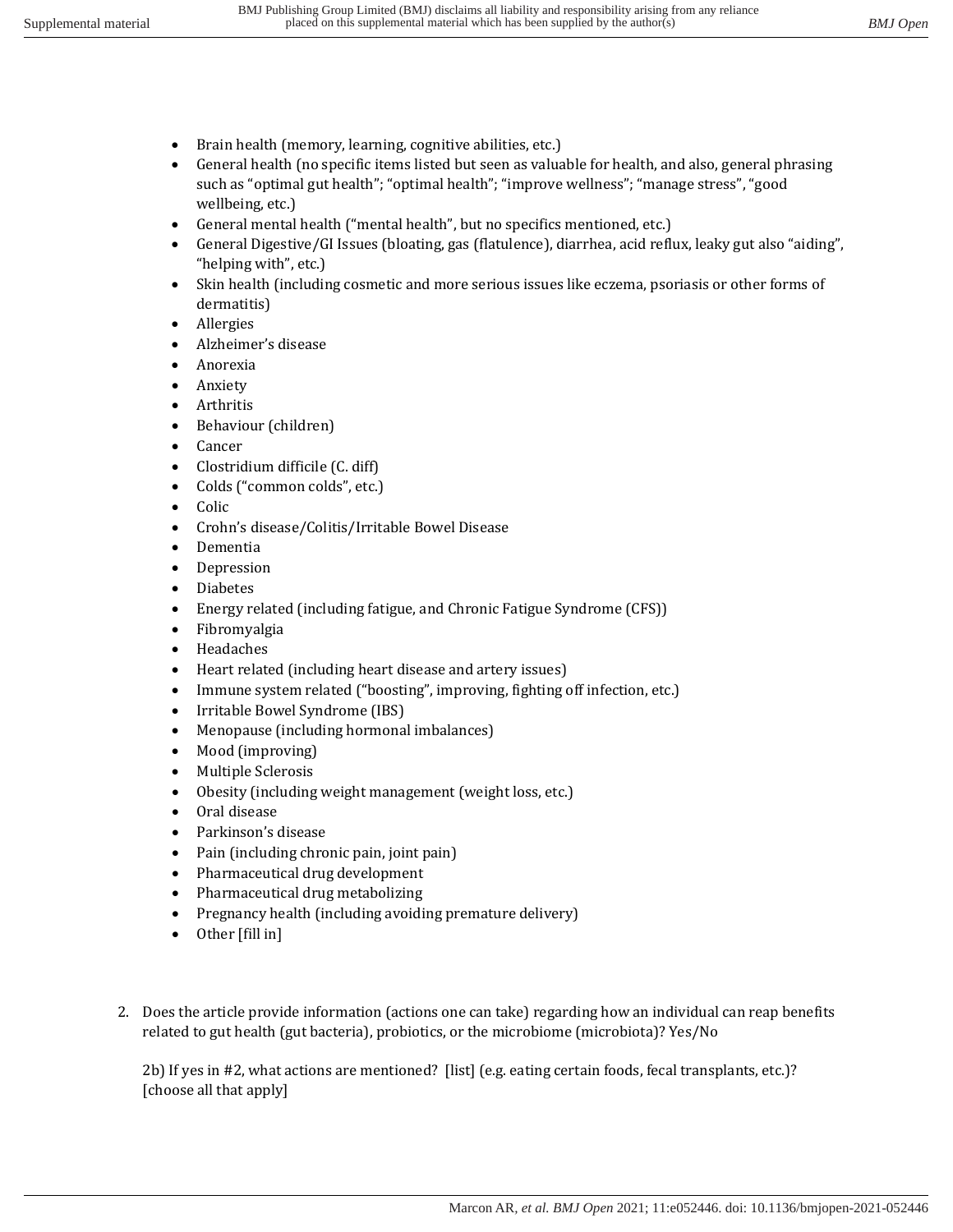- Food/drink intake (including fostering diversity, and eating schedule/advice related to food timing, chewing, etc.)
- Avoiding certain food/drinks
- Breastfeeding
- Take probiotics
- Take prebiotics
- General actions ("monitor", "look after"; "take care of", etc.)
- Avoid antibiotics
- Avoid caesareans (including be wary of; benefits lost if, etc.)
- Avoid over-sanitation of house (including avoiding chemicals in cleaning products)
- Avoid smoking (including stop smoking)
- Exercise
- Fecal transplant (including pills (i.e. "poop pills"))
- Massage
- Sinus microbiome transplant
- Sleep related (get more, get better, etc.)
- Weight management ("control", etc.)
- Yoga
- Vaginal seeding
- Other [fill in]
- 3. Does the article state, in any form, that the benefits or current research related to gut health (gut bacteria), probiotics, or the microbiome (microbiota) might be unproven, ineffective or exaggerated? Yes/No

3a) If yes, is this rhetoric described as "(only) preliminary research", "developing research", "early stage research", etc.

4. (ADDITION TO #1, attached to coding platform) Does the article portray probiotics as beneficial without making links to ideas of the microbiome/gut health? Yes/No

Complete list of Health Topics

|   | Health topics                 | # of articles | $(n=732)$ n=830 |             | 1502   |
|---|-------------------------------|---------------|-----------------|-------------|--------|
|   | $1$ General health            | 284           |                 | 38.8% 34.2% | 18.91% |
|   | 2 General Digestive/GI Issues | 126           |                 | 17.2% 15.2% | 8.39%  |
|   | 3 Immune system related       | 105           |                 | 14.3% 12.7% | 6.99%  |
|   | 4 Obesity                     | 84            | 11.5%           | 10.1%       | 5.59%  |
| 5 | <b>Cancer</b>                 | 51            | 7.0%            | 6.1%        | 3.40%  |
|   | 6 General mental health       | 51            | 7.0%            | 6.1%        | 3.40%  |
| 7 | Allergies                     | 50            | 6.8%            | 6.0%        | 3.33%  |
| 8 | Skin Health                   | 46            | 6.3%            | 5.5%        | 3.06%  |
| 9 | <b>Diabetes</b>               | 43            | 5.9%            | 5.2%        | 2.86%  |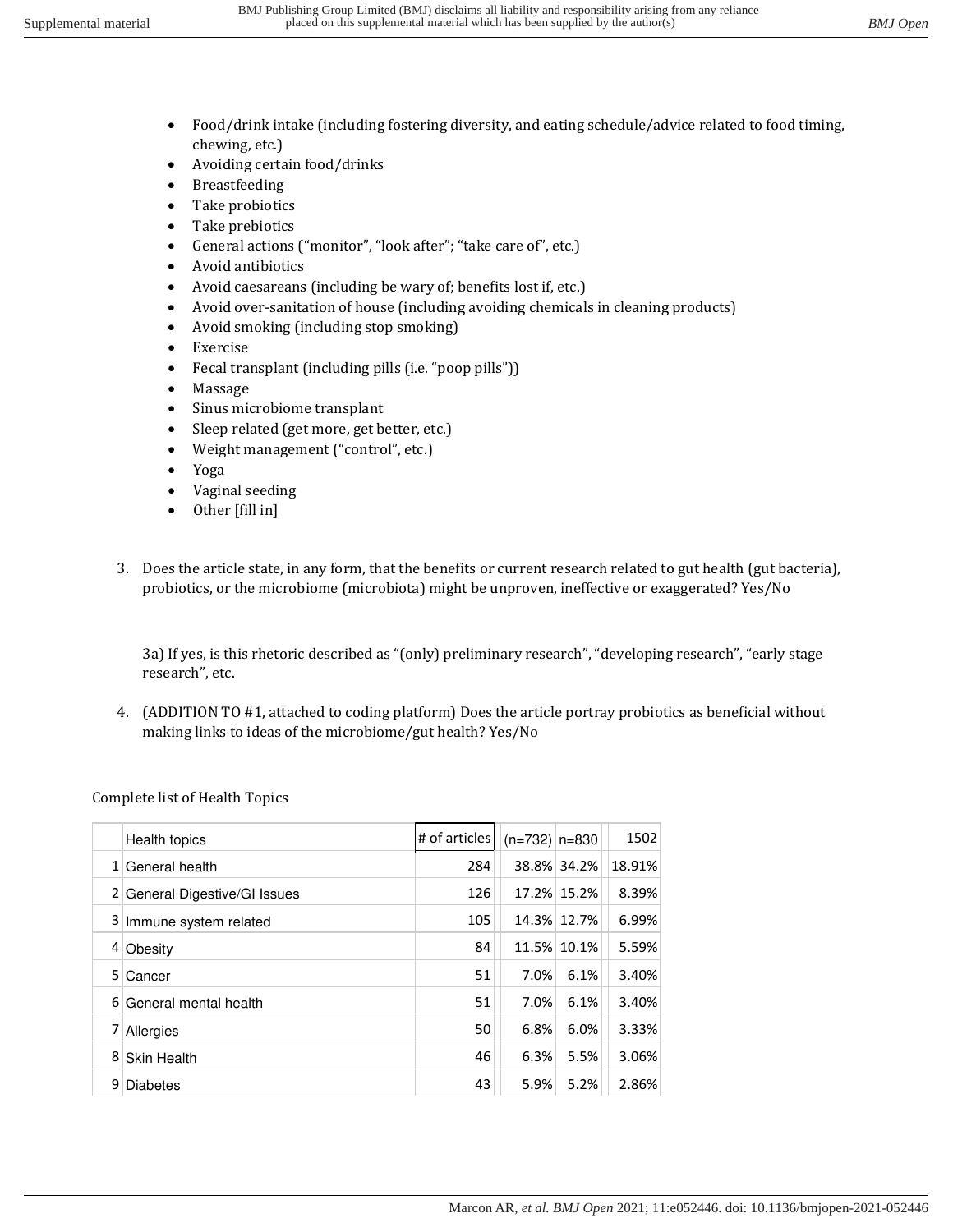|                 | 10 Depression                                     | 42 | 5.7% | 5.1% | 2.80% |
|-----------------|---------------------------------------------------|----|------|------|-------|
|                 | 11 Asthma                                         | 36 | 4.9% | 4.3% | 2.40% |
|                 | 12 Crohns disease/Colitis/Irritable Bowel Disease | 33 | 4.5% | 4.0% | 2.20% |
|                 | 13 Mood                                           | 32 | 4.4% | 3.9% | 2.13% |
| 14              | <b>Brain health</b>                               | 30 | 4.1% | 3.6% | 2.00% |
|                 | 15 Irritable Bowel Syndrome                       | 30 | 4.1% | 3.6% | 2.00% |
| 16              | Clostridium difficile                             | 29 | 4.0% | 3.5% | 1.93% |
| 17              | Inflammation                                      | 26 | 3.6% | 3.1% | 1.73% |
|                 | 18 Anxiety                                        | 24 | 3.3% | 2.9% | 1.60% |
| 19              | Inflammatory Bowel Disease                        | 21 | 2.9% | 2.5% | 1.40% |
| 201             | Heart related                                     | 18 | 2.5% | 2.2% | 1.20% |
|                 | 21 Alzheimers disease                             | 15 | 2.0% | 1.8% | 1.00% |
|                 | 22 Energy related                                 | 14 | 1.9% | 1.7% | 0.93% |
|                 | 23 Parkinsons disease                             | 14 | 1.9% | 1.7% | 0.93% |
|                 | 24 Autism                                         | 12 | 1.6% | 1.4% | 0.80% |
| 25 <sub>1</sub> | Metabolism                                        | 11 | 1.5% | 1.3% | 0.73% |
|                 | 26 Metabolic Disorder                             | 10 | 1.4% | 1.2% | 0.67% |
| 27              | Autoimmune Diseases (disorders)                   | 9  | 1.2% | 1.1% | 0.60% |
|                 | 28 Diarrhea                                       | 9  | 1.2% | 1.1% | 0.60% |
| 291             | Intestinal Permeability (leaky gut)               | 9  | 1.2% | 1.1% | 0.60% |
| 30 <sup>2</sup> | Sleep                                             | 9  | 1.2% | 1.1% | 0.60% |
|                 | 31 Weight management                              | 9  | 1.2% | 1.1% | 0.60% |
| 32              | Dementia                                          | 8  | 1.1% | 1.0% | 0.53% |
| 331             | Menopause                                         | 8  | 1.1% | 1.0% | 0.53% |
|                 | 34 Multiple Sclerosis                             | 7  | 1.0% | 0.8% | 0.47% |
| 35              | <b>Stress</b>                                     | 7  | 1.0% | 0.8% | 0.47% |
|                 | 36 Athletic Performance/Recovery                  | 6  | 0.8% | 0.7% | 0.40% |
| 37 <sup>2</sup> | Liver Disease                                     | 6  | 0.8% | 0.7% | 0.40% |
|                 | 38 Vitamin Absorption                             | 6  | 0.8% | 0.7% | 0.40% |
| 39              | Antibiotic resistance (and recovery)              | 5  | 0.7% | 0.6% | 0.33% |
|                 | 40 Arthritis                                      | 5  | 0.7% | 0.6% | 0.33% |
| 41              | Metabolic Syndrome                                | 5  | 0.7% | 0.6% | 0.33% |
| 42              | Constipation                                      | 4  | 0.5% | 0.5% | 0.27% |
| 43              | <b>Diverticulitis</b>                             | 4  | 0.5% | 0.5% | 0.27% |
| 44              | Eczema in Children                                | 4  | 0.5% | 0.5% | 0.27% |
|                 | 45 ADHD                                           | 3  | 0.4% | 0.4% | 0.20% |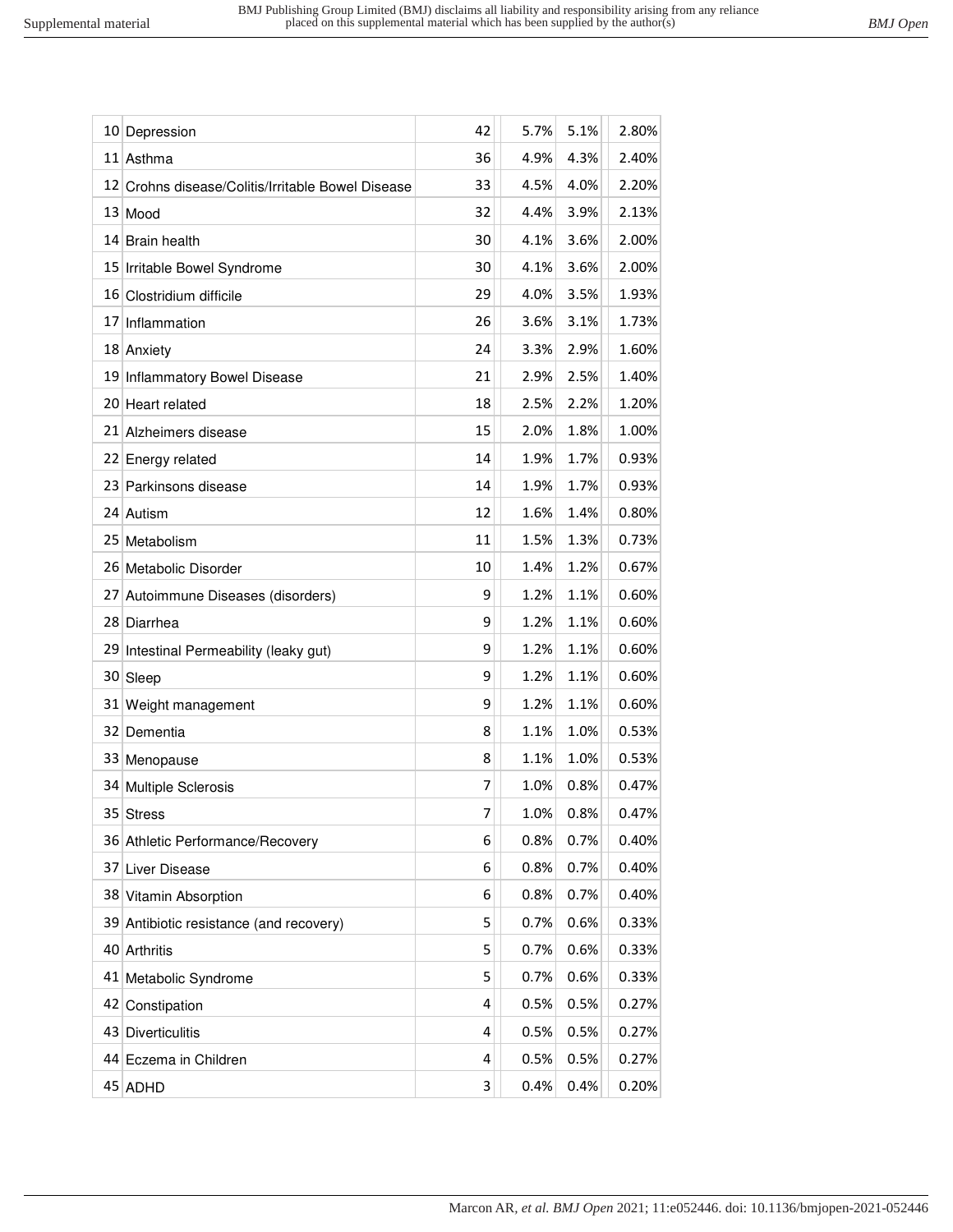|    | 46 Appetite                        | 3              | 0.4% | 0.4% | 0.20% |
|----|------------------------------------|----------------|------|------|-------|
| 47 | <b>Bipolar Disorder</b>            | 3              | 0.4% | 0.4% | 0.20% |
|    | 48 cardiovascular disease          | 3              | 0.4% | 0.4% | 0.20% |
|    | 49 Colds                           | 3              | 0.4% | 0.4% | 0.20% |
|    | 50 Headaches                       | 3              | 0.4% | 0.4% | 0.20% |
|    | 51 Influenza                       | 3              | 0.4% | 0.4% | 0.20% |
|    | 52 Lyme Disease                    | 3              | 0.4% | 0.4% | 0.20% |
|    | 53 Oral Hygiene                    | 3              | 0.4% | 0.4% | 0.20% |
|    | 54 PKU                             | 3              | 0.4% | 0.4% | 0.20% |
|    | 55 Pregnancy health                | 3              | 0.4% | 0.4% | 0.20% |
|    | 56 Preventative measures (disease) | 3              | 0.4% | 0.4% | 0.20% |
|    | 57 Tooth decay                     | 3              | 0.4% | 0.4% | 0.20% |
|    | 58 Vaginal issues                  | 3              | 0.4% | 0.4% | 0.20% |
|    | 59 Aging                           | 2              | 0.3% | 0.2% | 0.13% |
|    | 60 Behaviour                       | 2              | 0.3% | 0.2% | 0.13% |
|    | 61 Blood circulation               | 2              | 0.3% | 0.2% | 0.13% |
|    | 62 Bone Health (density)           | 2              | 0.3% | 0.2% | 0.13% |
|    | 63 Cholesterol                     | $\overline{2}$ | 0.3% | 0.2% | 0.13% |
|    | 64 Eating disorders                | 2              | 0.3% | 0.2% | 0.13% |
|    | 65 E-coli                          | $\overline{2}$ | 0.3% | 0.2% | 0.13% |
|    | 66 Fibromyalgia                    | 2              | 0.3% | 0.2% | 0.13% |
| 67 | Gene Activity                      | $\overline{2}$ | 0.3% | 0.2% | 0.13% |
|    | 68 General Beauty and Apperance    | 2              | 0.3% | 0.2% | 0.13% |
|    | $69$ HIV                           | 2              | 0.3% | 0.2% | 0.13% |
|    | 70 Immunity                        | 2              | 0.3% | 0.2% | 0.13% |
|    | 71 Infections (general)            | 2              | 0.3% | 0.2% | 0.13% |
|    | $72$ Jet lag                       | 2              | 0.3% | 0.2% | 0.13% |
| 73 | Migraine                           | 2              | 0.3% | 0.2% | 0.13% |
|    | 74 Motor Nueron Disease            | 2              | 0.3% | 0.2% | 0.13% |
|    | 75 Oral disease                    | 2              | 0.3% | 0.2% | 0.13% |
|    | 76 Pain                            | 2              | 0.3% | 0.2% | 0.13% |
| 77 | Seratonin Levels                   | 2              | 0.3% | 0.2% | 0.13% |
|    | 78 ulcers                          | 2              | 0.3% | 0.2% | 0.13% |
|    | 79 Urea Cycle Disorders            | 2              | 0.3% | 0.2% | 0.13% |
|    | 80 Urinary Tract Infections        | 2              | 0.3% | 0.2% | 0.13% |
|    | 81 Polycystic Ovary Syndrome       | 2              | 0.3% | 0.2% | 0.13% |
|    |                                    |                |      |      |       |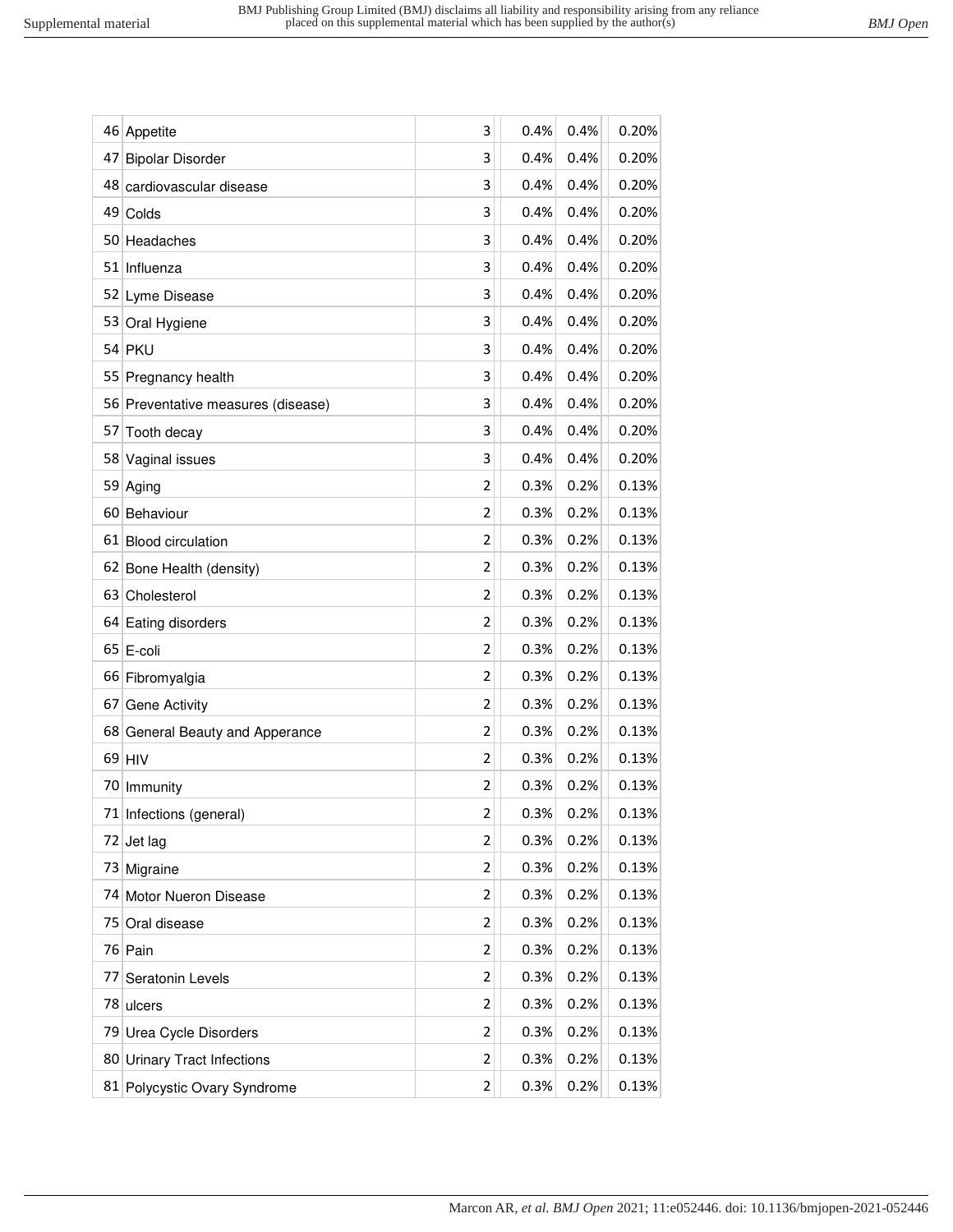|     | 82 Alcohol Cravings          | 1 | 0.1% | 0.1% | 0.07% |
|-----|------------------------------|---|------|------|-------|
|     | 83 Anemia                    | 1 | 0.1% | 0.1% | 0.07% |
| 84  | <b>Antioxidant Status</b>    | 1 | 0.1% | 0.1% | 0.07% |
|     | 85 Appendicitis              | 1 | 0.1% | 0.1% | 0.07% |
|     | 86 Appetite                  | 1 | 0.1% | 0.1% | 0.07% |
| 87  | artery health                | 1 | 0.1% | 0.1% | 0.07% |
| 88  | bloodstream infections       | 1 | 0.1% | 0.1% | 0.07% |
| 89  | Celiac Disease               | 1 | 0.1% | 0.1% | 0.07% |
|     | 90 Chemotherapy Recovery     | 1 | 0.1% | 0.1% | 0.07% |
|     | 91 Childhood Development     | 1 | 0.1% | 0.1% | 0.07% |
|     | 92 Cholera                   | 1 | 0.1% | 0.1% | 0.07% |
| 93  | <b>Cognitive Disorder</b>    | 1 | 0.1% | 0.1% | 0.07% |
|     | 94 Dental Health/Gingivitis  | 1 | 0.1% | 0.1% | 0.07% |
|     | 95 Emotional Responses       | 1 | 0.1% | 0.1% | 0.07% |
|     | 96 Flu vaccine effectiveness | 1 | 0.1% | 0.1% | 0.07% |
| 97  | Gluten Intolerances          | 1 | 0.1% | 0.1% | 0.07% |
|     | 98 Glycemic Control          | 1 | 0.1% | 0.1% | 0.07% |
| 99  | Gonorrhoea                   | 1 | 0.1% | 0.1% | 0.07% |
|     | 100 Gum Disease              | 1 | 0.1% | 0.1% | 0.07% |
|     | 101 H. Pylori Eradication    | 1 | 0.1% | 0.1% | 0.07% |
|     | 102 Hair loss                | 1 | 0.1% | 0.1% | 0.07% |
|     | 103 Hairy tongue             | 1 | 0.1% | 0.1% | 0.07% |
| 104 | Healing system               | 1 | 0.1% | 0.1% | 0.07% |
|     | 105 Heartburn                | 1 | 0.1% | 0.1% | 0.07% |
|     | 106 Hepatic Encephalopathy   | 1 | 0.1% | 0.1% | 0.07% |
| 107 | <b>Hormonal Bloating</b>     | 1 | 0.1% | 0.1% | 0.07% |
|     | 108 Hyperammonemia           | 1 | 0.1% | 0.1% | 0.07% |
|     | 109 Hypertension             | 1 | 0.1% | 0.1% | 0.07% |
|     | 110 Improve focus            | 1 | 0.1% | 0.1% | 0.07% |
|     | 111 Infant Breastfeeding     | 1 | 0.1% | 0.1% | 0.07% |
|     | 112 Infertility              | 1 | 0.1% | 0.1% | 0.07% |
|     | 113 Interstitial Cystitis    | 1 | 0.1% | 0.1% | 0.07% |
|     | 114 Iron Deficiency          | 1 | 0.1% | 0.1% | 0.07% |
|     | 115 Kidney Disease           | 1 | 0.1% | 0.1% | 0.07% |
|     | 116 Kidney Stones            | 1 | 0.1% | 0.1% | 0.07% |
| 117 | <b>Medication Rashes</b>     | 1 | 0.1% | 0.1% | 0.07% |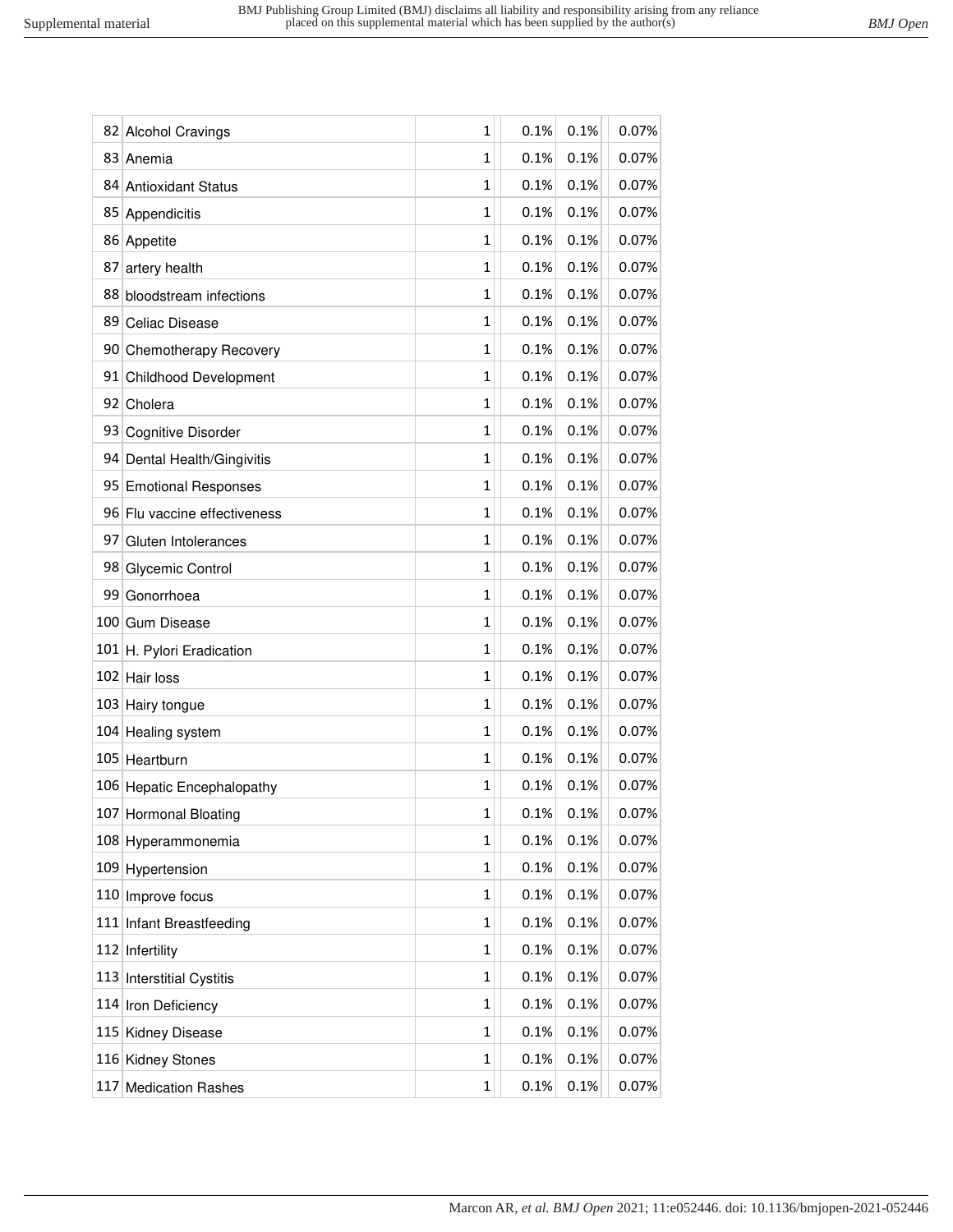|     | 118 Melanoma                         | 1              | 0.1% | 0.1% | 0.07% |
|-----|--------------------------------------|----------------|------|------|-------|
|     | 119 Menstral health                  | 1              | 0.1% | 0.1% | 0.07% |
| 120 | motor neurone disease                | 1              | 0.1% | 0.1% | 0.07% |
|     | 121 Mucus Colitis                    | 1              | 0.1% | 0.1% | 0.07% |
|     | 122 Nervous system related           | 1              | 0.1% | 0.1% | 0.07% |
|     | 123 Osteoarthritis                   | 1              | 0.1% | 0.1% | 0.07% |
|     | 124 Osteoporosis                     | 1              | 0.1% | 0.1% | 0.07% |
|     | 125 Pharmaceutical drug development  | 1              | 0.1% | 0.1% | 0.07% |
|     | 126 Pharmaceutical drug metabolizing | 1              | 0.1% | 0.1% | 0.07% |
| 127 | phenylketonuria                      | 1              | 0.1% | 0.1% | 0.07% |
|     | 128 Pnemonia                         | 1              | 0.1% | 0.1% | 0.07% |
|     | 129 Pouchitis                        | 1              | 0.1% | 0.1% | 0.07% |
|     | 130 Premature Births                 | 1              | 0.1% | 0.1% | 0.07% |
|     | 131 psoriasis                        | $\overline{1}$ | 0.1% | 0.1% | 0.07% |
|     | $132$ rehab                          | 1              | 0.1% | 0.1% | 0.07% |
|     | 133 Respiratory infections           | 1              | 0.1% | 0.1% | 0.07% |
| 134 | Schizophrenia                        | 1              | 0.1% | 0.1% | 0.07% |
|     | 135 Sore Tongue                      | 1              | 0.1% | 0.1% | 0.07% |
|     | 136 Thyroid Condition                | 1              | 0.1% | 0.1% | 0.07% |
|     | 137 Transplant Success               | 1              | 0.1% | 0.1% | 0.07% |
|     | $138$ UTIs                           | 1              | 0.1% | 0.1% | 0.07% |

## Complete list of actions

|                                   | #        | out of 653 articles with |             |                   |
|-----------------------------------|----------|--------------------------|-------------|-------------------|
| <b>Health Action</b>              | articles | actions                  | 830         | 983               |
| 1 Food/drink intake               | 373      |                          |             | 57.1% 44.9% 37.9% |
| 2 Take probiotics                 | 174      |                          |             | 26.6% 21.0% 17.7% |
| 3 Avoiding certain food/drinks    | 85       |                          | 13.0% 10.2% | 8.6%              |
| 4 Avoid antibiotics               | 55       | 8.4%                     | 6.6%        | 5.6%              |
| 5 Fecal transplant                | 37       | 5.7%                     | 4.5%        | 3.8%              |
| 6 Avoid caesareans                | 21       | 3.2%                     | 2.5%        | 2.1%              |
| 7 Stress Management               | 21       | 3.2%                     | 2.5%        | 2.1%              |
| 8 Breastfeeding                   | 19       | 2.9%                     | 2.3%        | 1.9%              |
| 9 Take prebiotics                 | 18       | 2.8%                     | 2.2%        | 1.8%              |
| 10 Exercise                       | 16       | 2.5%                     | 1.9%        | 1.6%              |
| 11 Avoid over-sanitation of house | 13       | 2.0%                     | 1.6%        | 1.3%              |
| 12 General actions                | 13       | 2.0%                     | 1.6%        | 1.3%              |
| 13 Avoid alcohol                  | 10       | 1.5%                     | 1.2%        | 1.0%              |
| 14 Supplements                    | 9        | 1.4%                     | 1.1%        | 0.9%              |
| 15 Fasting                        | 8        | 1.2%                     | 1.0%        | 0.8%              |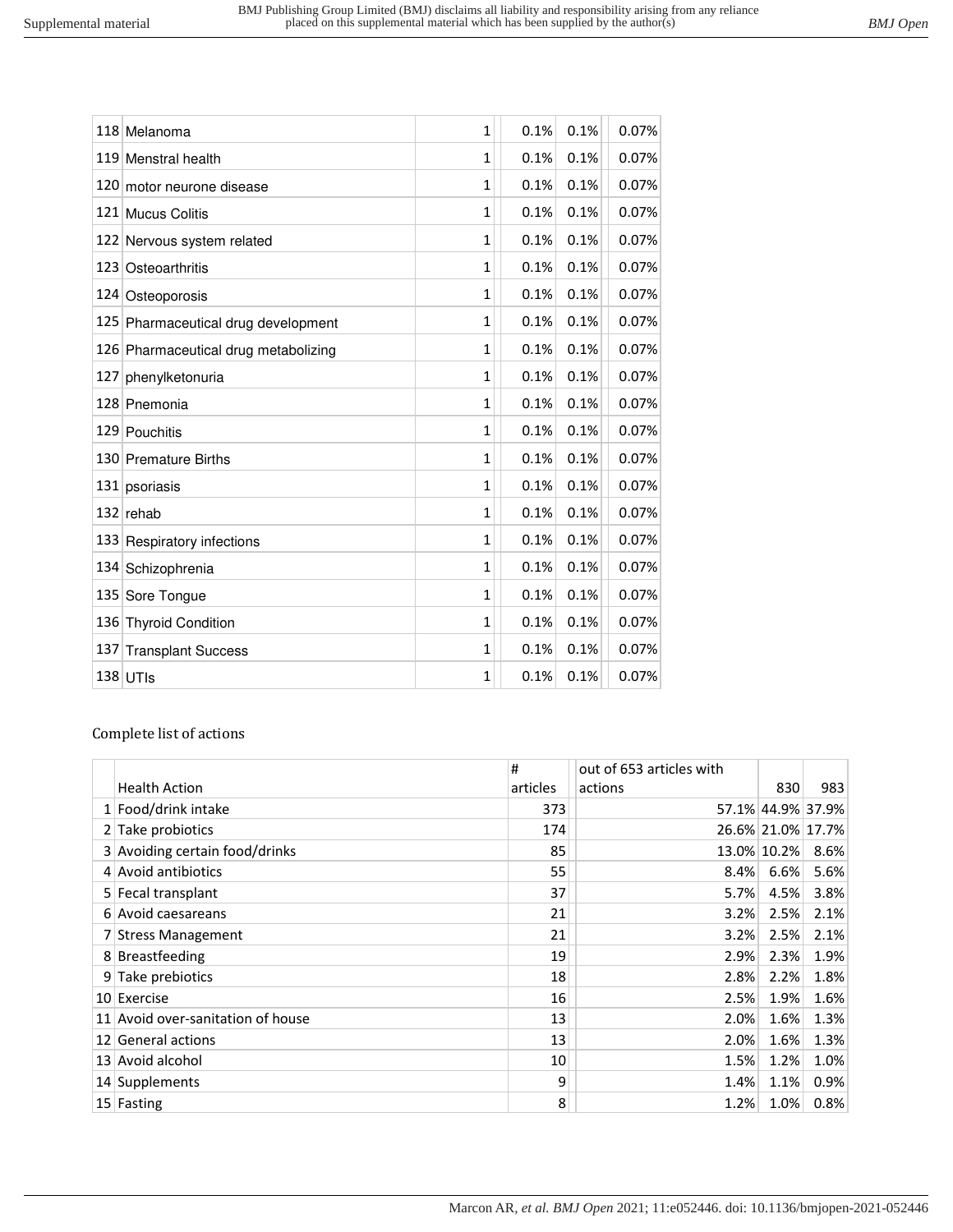|    | $16$ Sleep                                                   | 8              | 1.2% | 1.0% | 0.8% |
|----|--------------------------------------------------------------|----------------|------|------|------|
| 17 | Spending time outdoors (+ dirt play)                         | 7              | 1.1% | 0.8% | 0.7% |
|    | 18 Medications                                               | 5              | 0.8% | 0.6% | 0.5% |
|    | $19$ Yoga                                                    | 4              | 0.6% | 0.5% | 0.4% |
|    | 20 Avoid acid-suppressing drugs                              | 3              | 0.5% | 0.4% | 0.3% |
|    | 21 Colonics                                                  | 3              | 0.5% | 0.4% | 0.3% |
|    | 22 Detoxes                                                   | 3              | 0.5% | 0.4% | 0.3% |
|    | 23 Avoid Pollution                                           | 2              | 0.3% | 0.2% | 0.2% |
|    | 24 Avoid proton-pump inhibitors                              | 2              | 0.3% | 0.2% | 0.2% |
|    | 25 bacteriophages                                            | 2              | 0.3% | 0.2% | 0.2% |
|    | 26 Medication Research and Development                       | 2              | 0.3% | 0.2% | 0.2% |
|    | 27 Raw water                                                 | 2              | 0.3% | 0.2% | 0.2% |
|    | 28 Use Eco-Friendly Household Cleaners                       | 2              | 0.3% | 0.2% | 0.2% |
|    | 29 Mayr Method                                               | $\overline{2}$ | 0.3% | 0.2% | 0.2% |
|    | 30 Personalized diet                                         | 2              | 0.3% | 0.2% | 0.2% |
|    | 31 Vaginal Seeding                                           | 2              | 0.3% | 0.2% | 0.2% |
|    | 32 Monitor poo (and schedule)                                | 2              | 0.3% | 0.2% | 0.2% |
|    | 33 Avoid Stomach Acid Blockers                               | 2              | 0.3% | 0.2% | 0.2% |
|    | 34 Gut Health Clinics                                        | 2              | 0.3% | 0.2% | 0.2% |
|    | 35 Eat breakfast                                             | 2              | 0.3% | 0.2% | 0.2% |
|    | 36 Eat slowly                                                | 1              | 0.2% | 0.1% | 0.1% |
|    | 37 Hydration                                                 | 1              | 0.2% | 0.1% | 0.1% |
|    | 38 IV/Drip therapy                                           | 1              | 0.2% | 0.1% | 0.1% |
|    | 39 Vaginal Birth                                             | 1              | 0.2% | 0.1% | 0.1% |
|    | 40 CBD Oil                                                   | 1              | 0.2% | 0.1% | 0.1% |
|    | 41 Adult Consumption of Breast Milk                          | 1              | 0.2% | 0.1% | 0.1% |
|    | 42 Pilates                                                   | 1              | 0.2% | 0.1% | 0.1% |
|    | 43 Liver Treatments                                          | 1              | 0.2% | 0.1% | 0.1% |
|    | 44 Animal Saliva                                             | 1              | 0.2% | 0.1% | 0.1% |
|    | 45 Anti-microbials                                           | 1              | 0.2% | 0.1% | 0.1% |
|    | 46 Appendix Removal                                          | 1              | 0.2% | 0.1% | 0.1% |
|    | 47 Pepperment Oil                                            | 1              | 0.2% | 0.1% | 0.1% |
|    | 48 Avoid Childhood Vaccination                               | $\mathbf{1}$   | 0.2% | 0.1% | 0.1% |
|    | 49 Avoid Endocrine Disruptor Exposure                        | 1              | 0.2% | 0.1% | 0.1% |
|    | 50 Avoid Giving Infants Scented Baths                        | 1              | 0.2% | 0.1% | 0.1% |
|    | 51 Avoid glysophate fertilizers                              | 1              | 0.2% | 0.1% | 0.1% |
|    | 52 Avoid Herbicide Exposure                                  | $\mathbf{1}$   | 0.2% | 0.1% | 0.1% |
|    | Avoid intense scrubbing, shaving, waxing and exposure to sun |                |      |      |      |
|    | $53$ (skin)                                                  | 1              | 0.2% | 0.1% | 0.1% |
|    | 54 Avoid Limiting Transmission of Maternal Microbiota        | 1              | 0.2% | 0.1% | 0.1% |
|    | 55 Avoid Mouthwash                                           | 1              | 0.2% | 0.1% | 0.1% |
|    | 56 Avoid NSAID painkillers                                   | 1              | 0.2% | 0.1% | 0.1% |
|    | 57 Avoid smoking                                             | 1              | 0.2% | 0.1% | 0.1% |
|    | 58 Avoid taking opioids for long periods of time             | 1              | 0.2% | 0.1% | 0.1% |
|    | 59 Hormones                                                  | 1              | 0.2% | 0.1% | 0.1% |
|    | 60 Azithromycin use                                          | 1              | 0.2% | 0.1% | 0.1% |
|    | 61 Bioengineered Bacteria                                    | 1              | 0.2% | 0.1% | 0.1% |
|    | 62 City stop spraying glyphosate in city parks               | 1              | 0.2% | 0.1% | 0.1% |